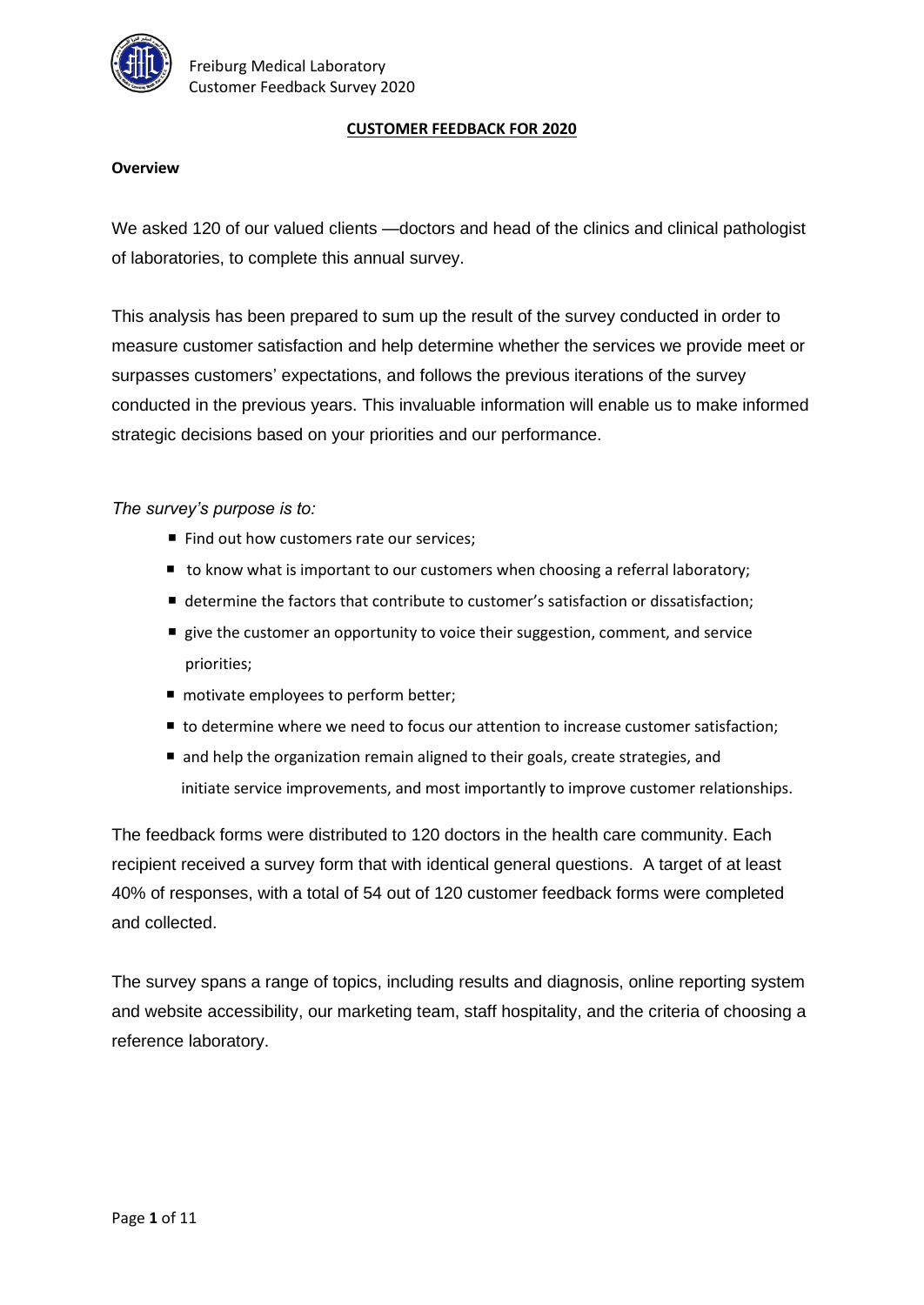

# **Table 1 – Response Rate for Report and Diagnosis (Q1)**

|                          | <b>Report and Diagnosis (Q1)</b> |                                  |                |                                   |  |  |  |
|--------------------------|----------------------------------|----------------------------------|----------------|-----------------------------------|--|--|--|
| <b>Ratings</b>           | <b>TAT</b>                       | <b>Methods</b><br>Interpretation |                | Prof. Interaction<br>(Patho/Tech) |  |  |  |
| <b>Excellent '20</b>     | 22                               | 30                               | 30             | 25                                |  |  |  |
| <b>Excellent '19</b>     | 30                               | 33                               | 30             | 31                                |  |  |  |
| <b>Above Average '20</b> | 22                               | 20                               | 19             | 23                                |  |  |  |
| <b>Above Average '19</b> | 21                               | 14                               | 17             | 9                                 |  |  |  |
| Average '20              | 10                               | 4                                | 5              | 6                                 |  |  |  |
| Average '19              | $\mathbf{1}$                     | 3                                | 3              | 5                                 |  |  |  |
| <b>Below Average '20</b> | $\mathbf 0$                      | $\mathbf 0$                      | $\mathbf 0$    | $\boldsymbol{0}$                  |  |  |  |
| <b>Below Average '19</b> | 0                                | 0                                | 0              | $\mathbf{1}$                      |  |  |  |
| Abstain '20              | 0                                | 0                                | 0              | 0                                 |  |  |  |
| Abstain '19              | $\mathbf 0$                      | $\overline{2}$                   | $\overline{2}$ | 6                                 |  |  |  |
|                          | <b>PERCENTAGE</b>                |                                  |                |                                   |  |  |  |
| <b>Excellent '20</b>     | 40.7%                            | 55.6%                            | 55.6%          | 46.3%                             |  |  |  |
| <b>Excellent '19</b>     | 45.8%                            | 52.0%                            | 54.0%          | 37.5%                             |  |  |  |
| <b>Above Average '20</b> | 40.7%                            | 37.0%                            | 35.2%          | 42.6%                             |  |  |  |
| <b>Above Average '19</b> | 45.8%                            | 39.6%                            | 38.0%          | 41.7%                             |  |  |  |
| Average '20              | 18.5%                            | 7.4%                             | 9.3%           | 11.1%                             |  |  |  |
| Average '19              | 6.3%                             | 2.1%                             | 4.0%           | 8.3%                              |  |  |  |
| <b>Below Average '20</b> | 0.0%                             | 0.0%                             | 0.0%           | 0.0%                              |  |  |  |
| <b>Below Average '19</b> | 2.1%                             | 2.1%                             | 0.0%           | 2.1%                              |  |  |  |
| Abstain '20              | 0.0%                             | 0.0%                             | 0.0%           | 0.0%                              |  |  |  |
| Abstain '19              | 0.0%                             | 4.7%                             | 4.0%           | 10.4%                             |  |  |  |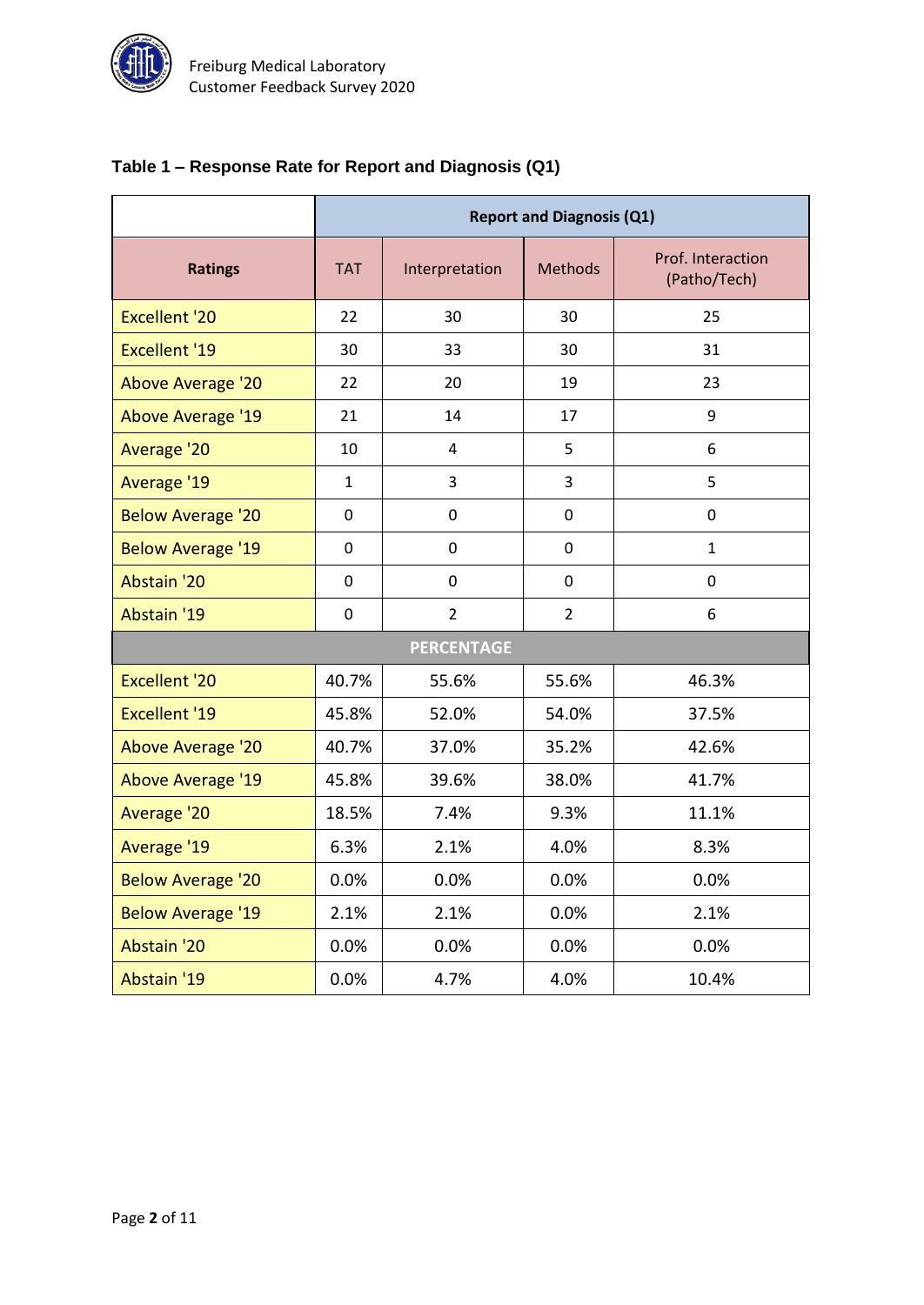

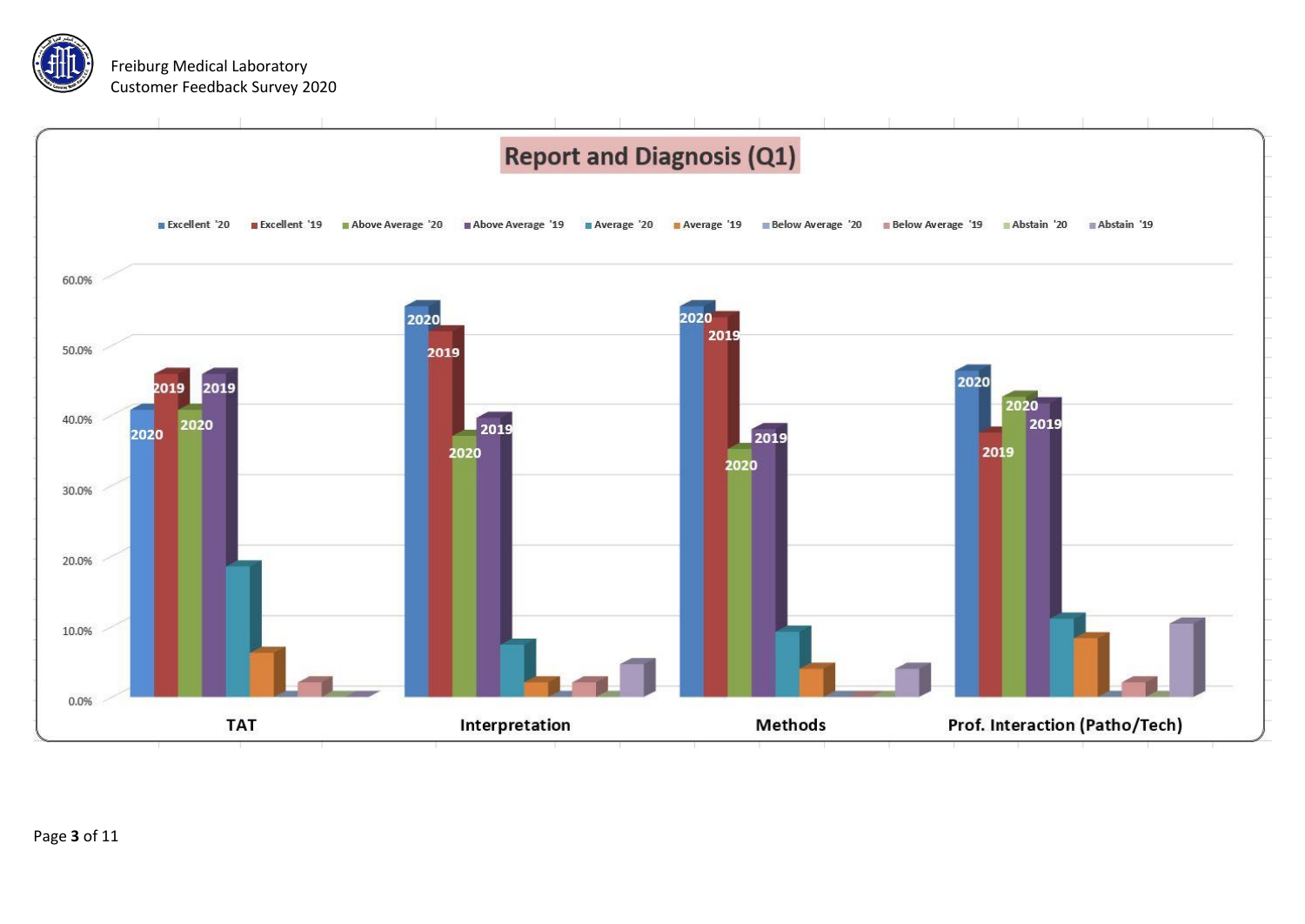

# **Table 2 – Response Rate for Marketing Team (Q2)**

|                          | Sales and Marketing Team (Q2) |                                      |              |                              |  |  |
|--------------------------|-------------------------------|--------------------------------------|--------------|------------------------------|--|--|
| <b>Ratings</b>           | Professionalism               | Frequency<br>of Follow up<br>/ Visit | Information  | Promptness and<br>Resolution |  |  |
| <b>Excellent '20</b>     | 20                            | 16                                   | 21           | 20                           |  |  |
| <b>Excellent '19</b>     | 26                            | 19                                   | 25           | 26                           |  |  |
| <b>Above Average '20</b> | 26                            | 23                                   | 23           | 23                           |  |  |
| Above Average '19        | 12                            | 16                                   | 13           | 15                           |  |  |
| Average '20              | 6                             | 11                                   | 8            | 9                            |  |  |
| Average '19              | $\overline{7}$                | 6                                    | 5            | 5                            |  |  |
| <b>Below Average '20</b> | $\mathbf{1}$                  | 3                                    | $\mathbf{1}$ | $\mathbf{1}$                 |  |  |
| <b>Below Average '19</b> | 4                             | 8                                    | 5            | $\mathbf{1}$                 |  |  |
| Abstain '20              | $\mathbf{1}$                  | $\mathbf{1}$                         | $\mathbf{1}$ | $\mathbf{1}$                 |  |  |
| Abstain '19              | 3                             | 3                                    | 4            | 5                            |  |  |
|                          |                               | o.                                   |              |                              |  |  |
| <b>Excellent '20</b>     | 37%                           | 30%                                  | 39%          | 37%                          |  |  |
| <b>Excellent '19</b>     | 44%                           | 42%                                  | 45%          | 41%                          |  |  |
| <b>Above Average '20</b> | 48%                           | 43%                                  | 43%          | 43%                          |  |  |
| <b>Above Average '19</b> | 42%                           | 39%                                  | 37%          | 39%                          |  |  |
| Average '20              | 12%                           | 20%                                  | 15%          | 17%                          |  |  |
| Average '19              | 5%                            | 9%                                   | 9%           | 9%                           |  |  |
| <b>Below Average '20</b> | 2%                            | 6%                                   | 2%           | 2%                           |  |  |
| <b>Below Average '19</b> | 3%                            | 3%                                   | 2%           | 3%                           |  |  |
| Abstain '20              | 2%                            | 2%                                   | 2%           | 2%                           |  |  |
| Abstain '19              | 6%                            | 6%                                   | 8%           | 8%                           |  |  |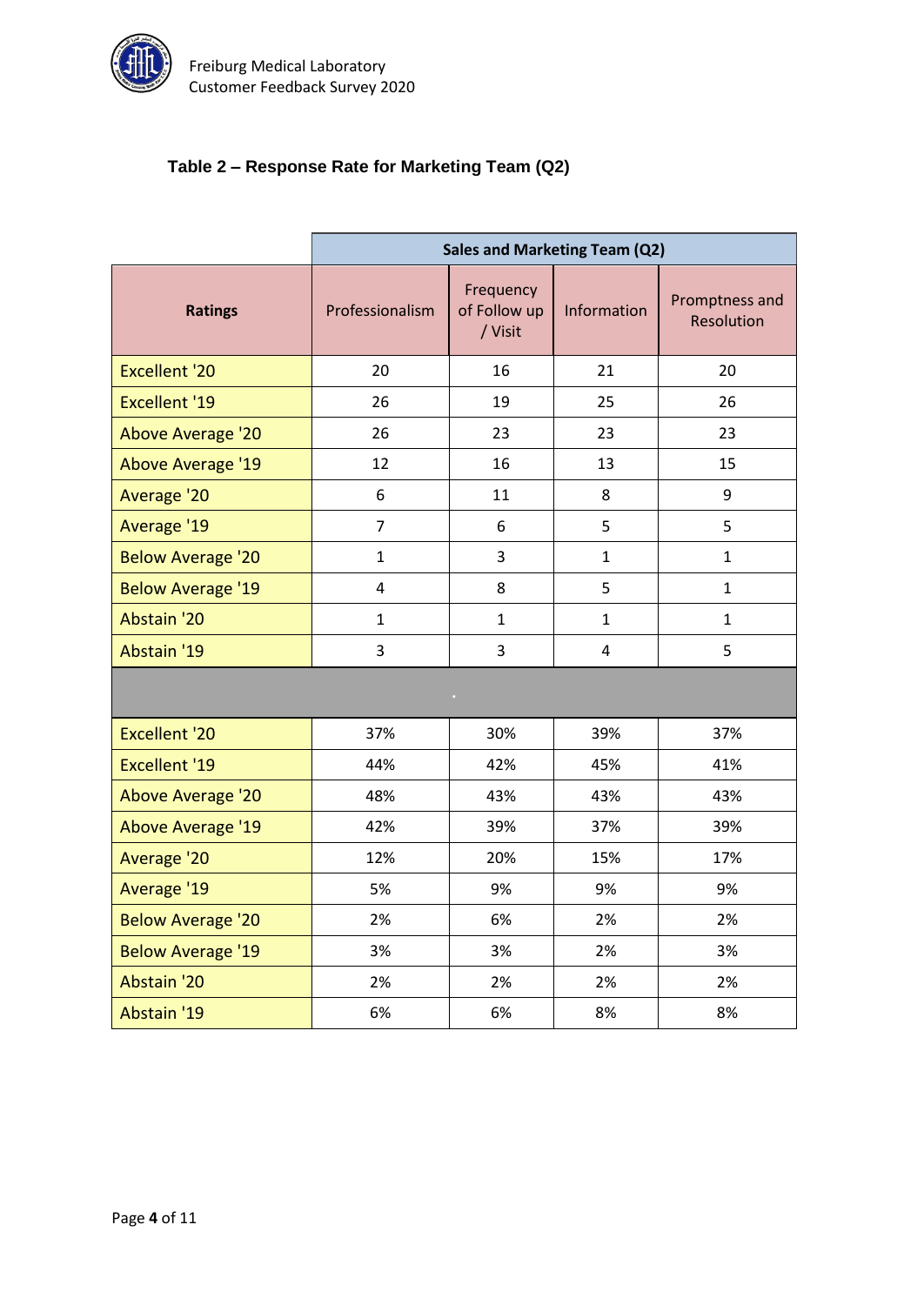

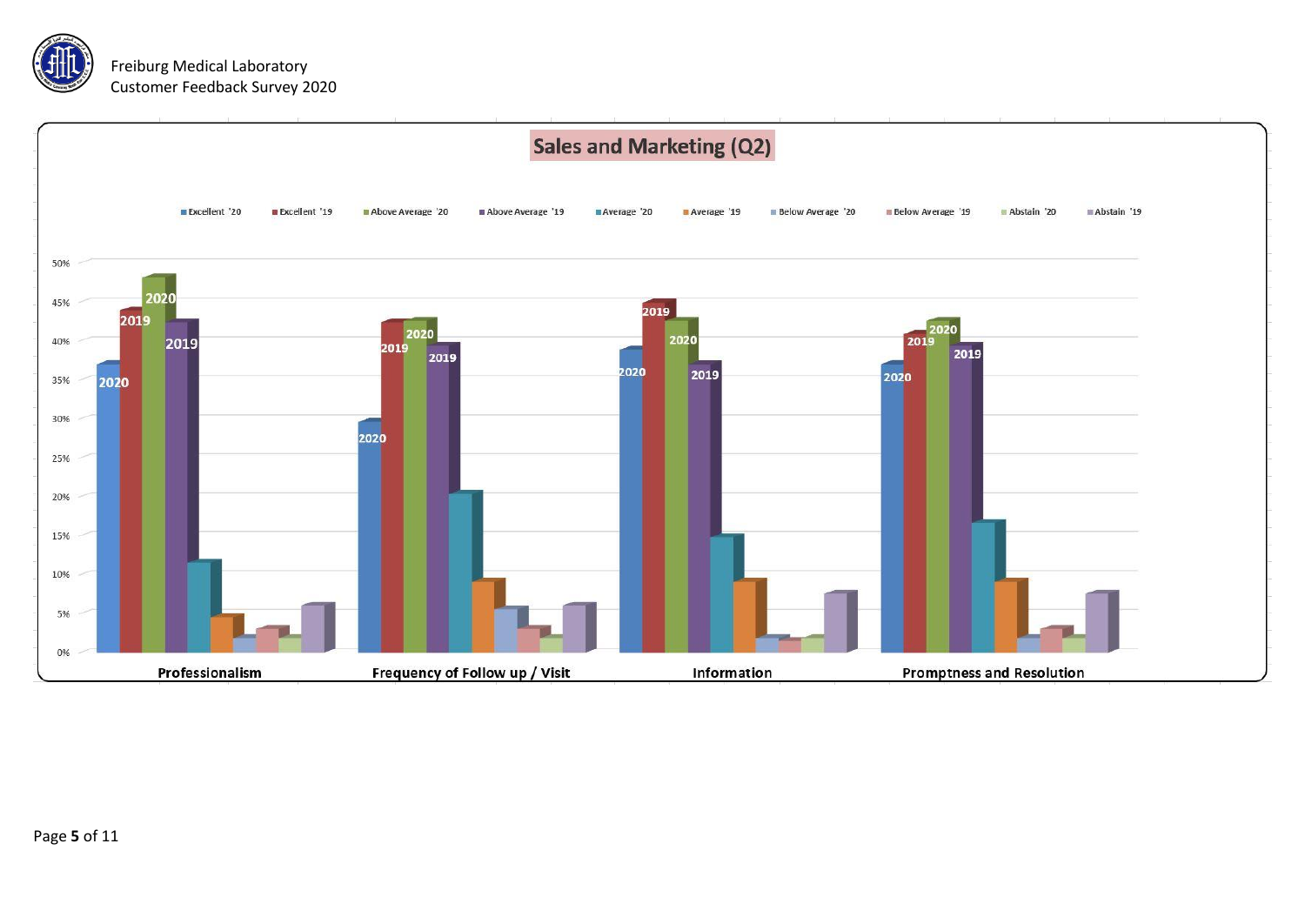

#### **Table 3 – Reponse Rate for the Online Reports & Website (Q3)**

|                          | <b>Online Reports &amp; Website (Q3)</b> |                          |                            |  |  |  |
|--------------------------|------------------------------------------|--------------------------|----------------------------|--|--|--|
| <b>Ratings</b>           | Ease of Access                           | Report<br><b>Formats</b> | <b>Website Information</b> |  |  |  |
| <b>Excellent '20</b>     | 24                                       | 26                       | 19                         |  |  |  |
| <b>Excellent '19</b>     | 22                                       | 23                       | 16                         |  |  |  |
| <b>Above Average '20</b> | 19                                       | 19                       | 20                         |  |  |  |
| <b>Above Average '19</b> | $\overline{7}$                           | 10                       | 13                         |  |  |  |
| Average '20              | 5                                        | 3                        | 10                         |  |  |  |
| Average '19              | 3                                        | 3                        | 3                          |  |  |  |
| <b>Below Average '20</b> | $\overline{2}$                           | $\overline{2}$           | $\mathbf{1}$               |  |  |  |
| <b>Below Average '19</b> | 0                                        | $\mathbf 0$              | 1                          |  |  |  |
| Abstain '20              | 4                                        | 4                        | 4                          |  |  |  |
| Abstain '19              | 20                                       | 16                       | 19                         |  |  |  |
| <b>PERCENTAGE</b>        |                                          |                          |                            |  |  |  |
| <b>Excellent '20</b>     | 44%                                      | 48%                      | 35%                        |  |  |  |
| <b>Excellent '19</b>     | 41%                                      | 41%                      | 35%                        |  |  |  |
| <b>Above Average '20</b> | 35%                                      | 35%                      | 37%                        |  |  |  |
| Above Average '19        | 23%                                      | 30%                      | 26%                        |  |  |  |
| Average '20              | 9%                                       | 6%                       | 19%                        |  |  |  |
| Average '19              | 6%                                       | 6%                       | 9%                         |  |  |  |
| <b>Below Average '20</b> | 4%                                       | 4%                       | 2%                         |  |  |  |
| <b>Below Average '19</b> | 2%                                       | 0%                       | 0%                         |  |  |  |
| Abstain '20              | 7%                                       | 7%                       | 7%                         |  |  |  |
| Abstain '19              | 29%                                      | 23%                      | 30%                        |  |  |  |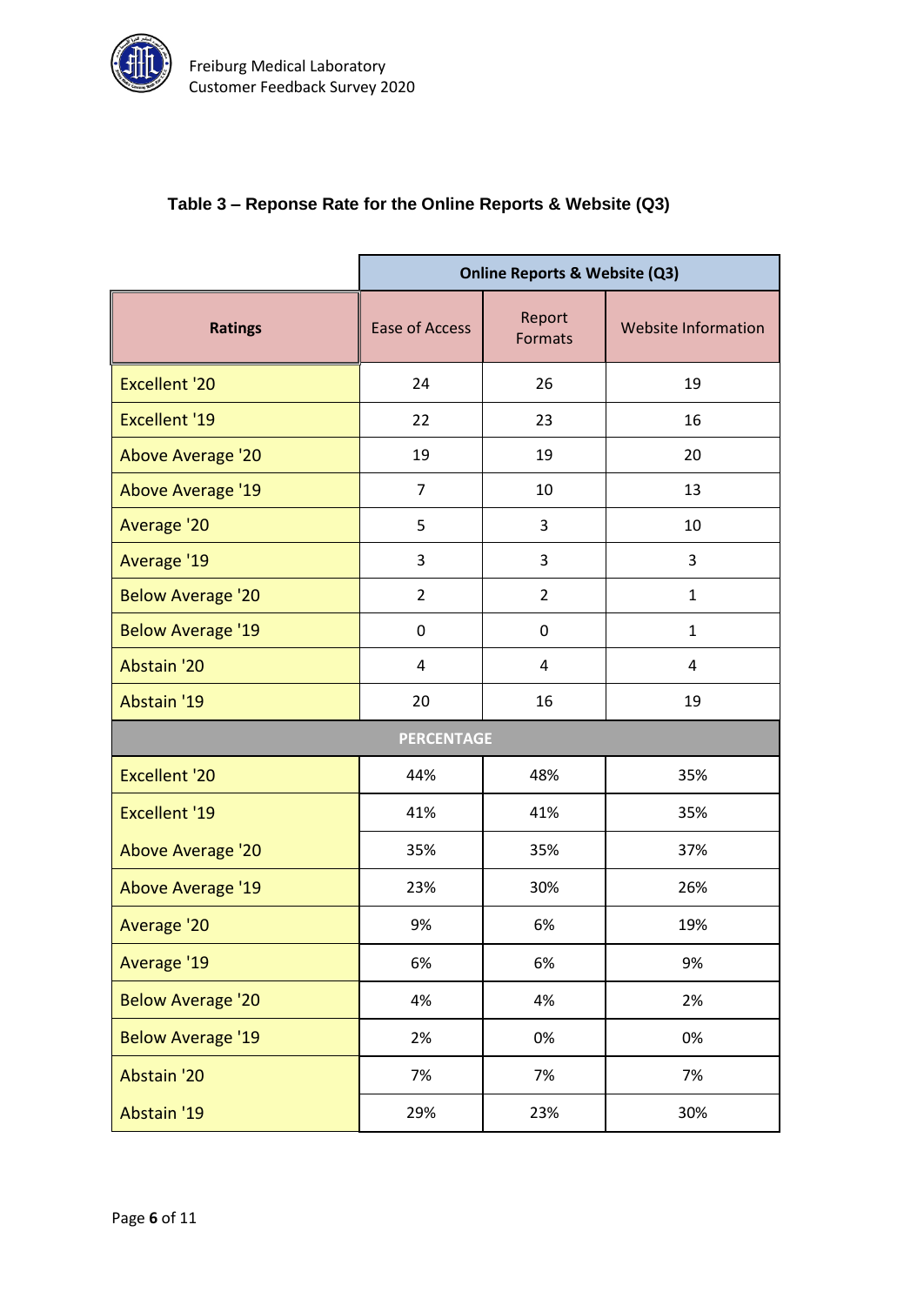



Page **7** of 11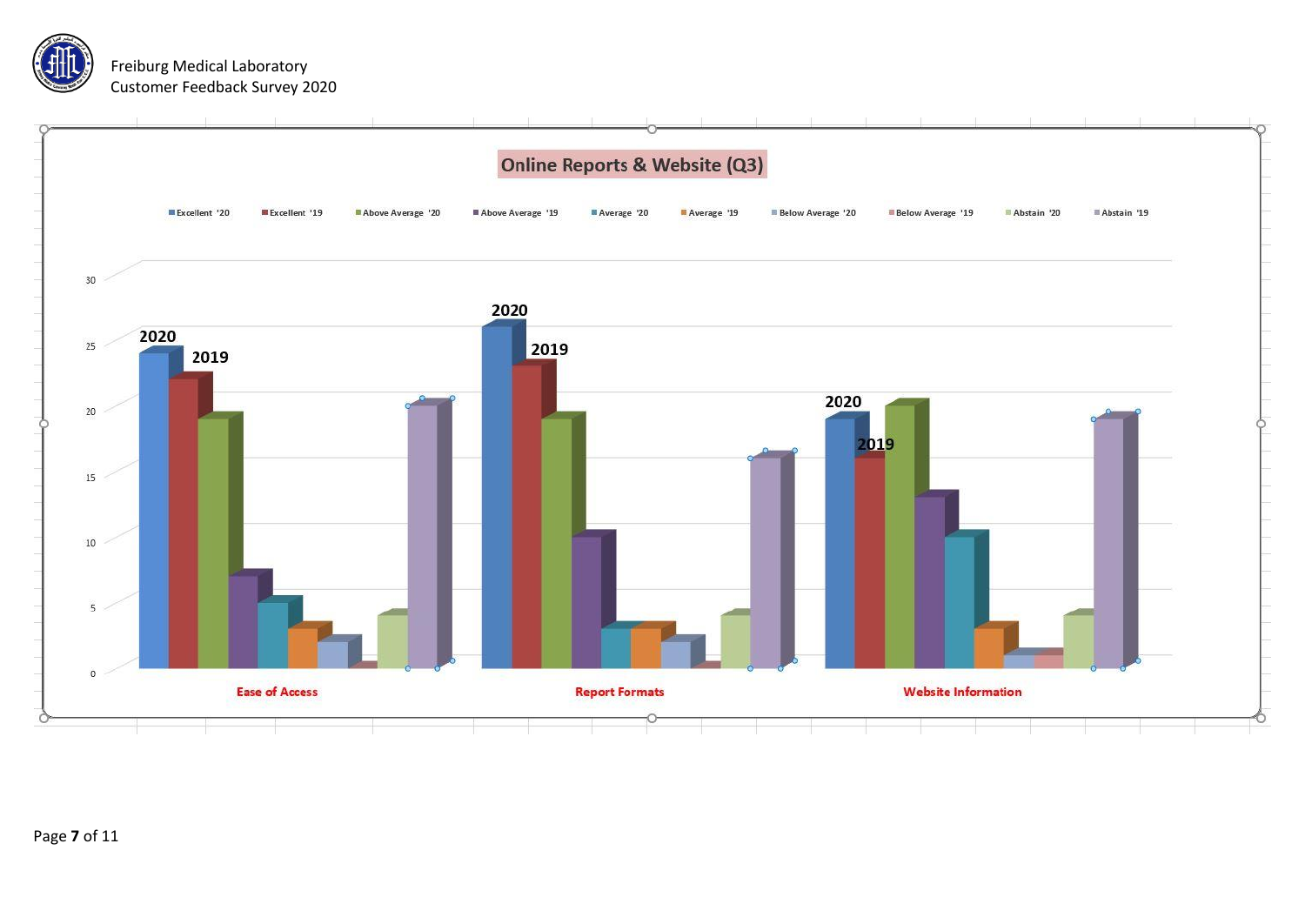

|                          | Staff (Q4)               |                   |                         |                |  |  |  |
|--------------------------|--------------------------|-------------------|-------------------------|----------------|--|--|--|
| <b>Ratings</b>           | <b>Technical</b><br>Team | Reception<br>Team | <b>Customer Service</b> | Logistics Team |  |  |  |
| <b>Excellent '20</b>     | 26                       | 23                | 28                      | 30             |  |  |  |
| <b>Excellent '19</b>     | 31                       | 29                | 34                      | 32             |  |  |  |
| <b>Above Average '20</b> | 19                       | 19                | 16                      | 16             |  |  |  |
| Above Average '19        | 17                       | 19                | 14                      | 15             |  |  |  |
| Average '20              | 5                        | $\overline{7}$    | 6                       | 4              |  |  |  |
| Average '19              | $\overline{2}$           | $\mathbf{1}$      | 3                       | $\mathbf{1}$   |  |  |  |
| <b>Below Average '20</b> | 0                        | $\mathbf{1}$      | $\mathbf 0$             | 0              |  |  |  |
| <b>Below Average '19</b> | 0                        | $\pmb{0}$         | $\pmb{0}$               | $\pmb{0}$      |  |  |  |
| Abstain '20              | $\overline{4}$           | 4                 | $\overline{4}$          | 4              |  |  |  |
| Abstain '19              | $\overline{2}$           | 3                 | $\mathbf{1}$            | 4              |  |  |  |
| <b>PERCENTAGE</b>        |                          |                   |                         |                |  |  |  |
| <b>Excellent '20</b>     | 48%                      | 43%               | 52%                     | 56%            |  |  |  |
| <b>Excellent '19</b>     | 45%                      | 50%               | 47%                     | 52%            |  |  |  |
| Above Average '20        | 35%                      | 35%               | 30%                     | 30%            |  |  |  |
| Above Average '19        | 38%                      | 33%               | 35%                     | 33%            |  |  |  |
| Average '20              | 9%                       | 13%               | 11%                     | 7%             |  |  |  |
| Average '19              | 11%                      | 9%                | 9%                      | 8%             |  |  |  |
| <b>Below Average '20</b> | 0%                       | 2%                | 0%                      | 0%             |  |  |  |
| <b>Below Average '19</b> | 0%                       | 0%                | 0%                      | 0%             |  |  |  |
| Abstain '20              | 7%                       | 7%                | 7%                      | 7%             |  |  |  |
| Abstain '19              | 6%                       | 8%                | 9%                      | 8%             |  |  |  |

# **Table 4 – Response Rate for the Staff Hospitality & Promptness in queries (Q4)**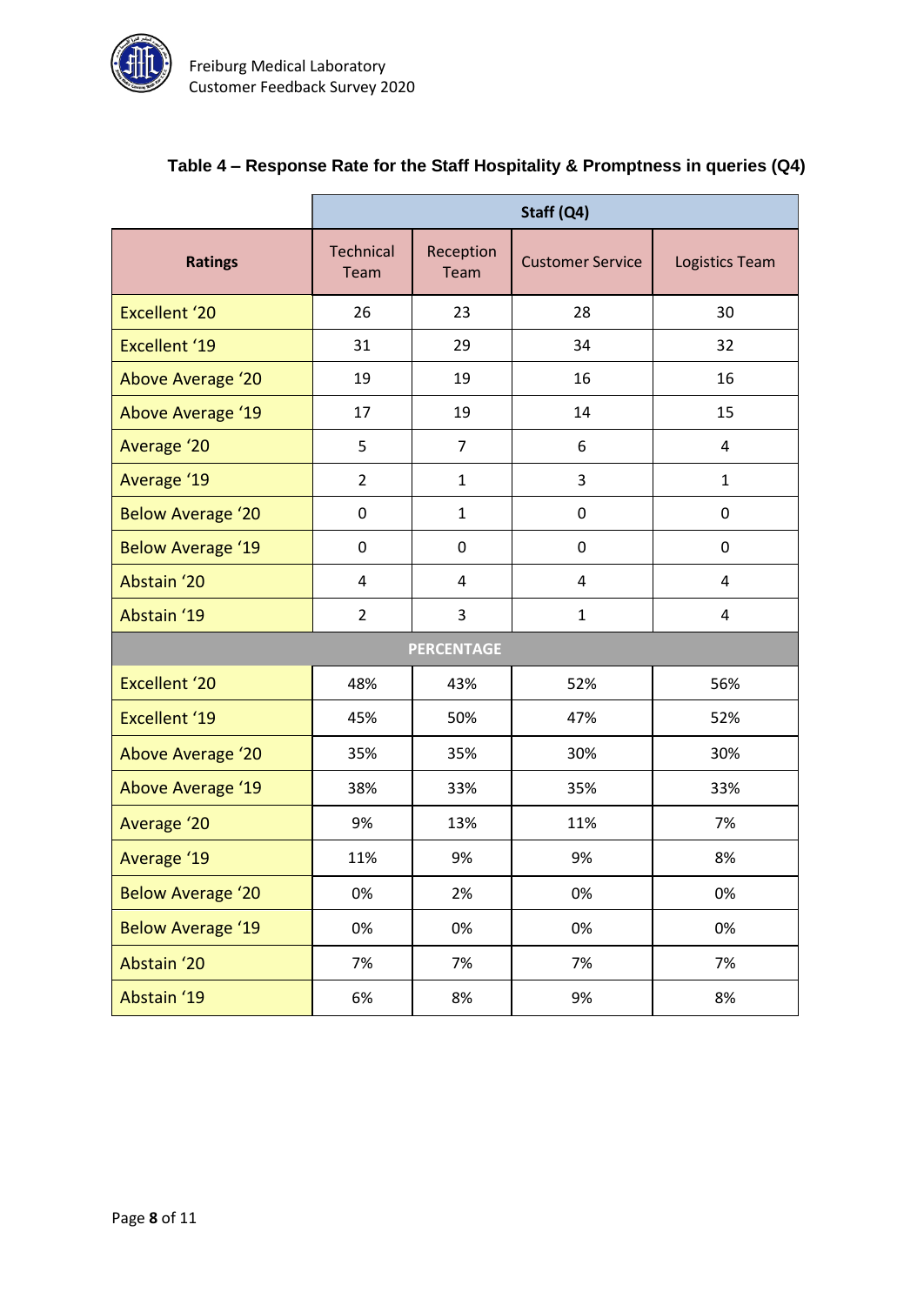

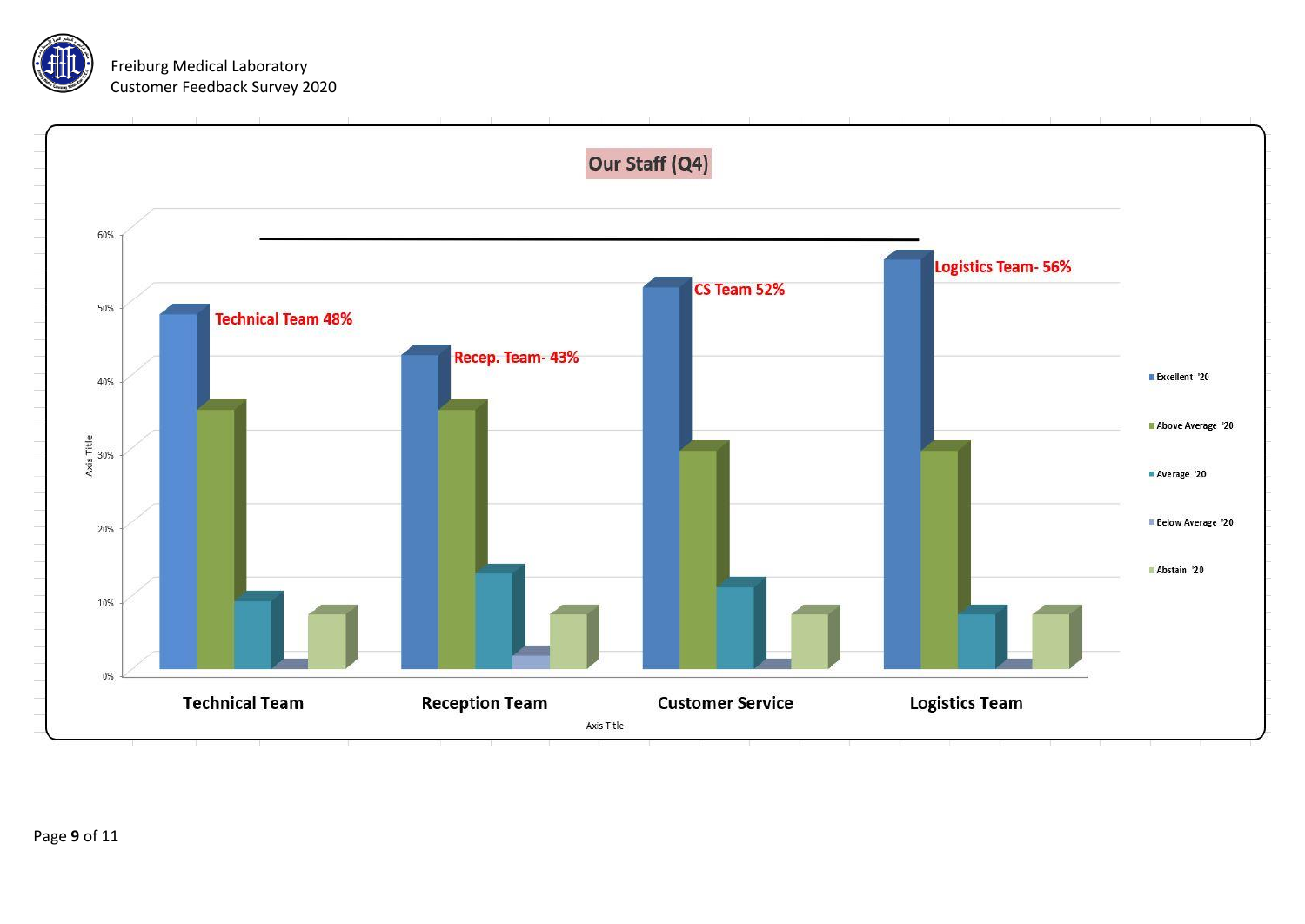

**Table 5 – Response Rate for Criteria on choosing a laboratory to refer samples (Q5)**

|                      | Criteria (Q5)         |       |            |           |                               |                         |  |
|----------------------|-----------------------|-------|------------|-----------|-------------------------------|-------------------------|--|
| <b>Ratings</b>       | Quality of<br>Reports | Price | <b>TAT</b> | Expertise | Quality of<br><b>Services</b> | <b>Personal Contact</b> |  |
| Very Important (3)   | 47                    | 33    | 45         | 43        | 50                            | 39                      |  |
| Important (2)        | 3                     | 17    | 5          | 6         | 0                             | 11                      |  |
| Not So Important (1) | 0                     | 0     | 0          | 0         | 0                             | 0                       |  |
| Abstain (0)          | 4                     | 4     | 4          | 5         | 4                             | 4                       |  |
| <b>PERCENTAGE</b>    |                       |       |            |           |                               |                         |  |
| Very Imp (3)         | 87%                   | 61%   | 83%        | 80%       | 93%                           | 72%                     |  |
| Important (2)        | 6%                    | 31%   | 9%         | 11%       | 0%                            | 20%                     |  |
| Not So Important (1) | 0%                    | 0%    | 0%         | 0%        | 0%                            | 0%                      |  |
| Abstain (0)          | 7%                    | 7%    | 7%         | 9%        | 7%                            | 7%                      |  |